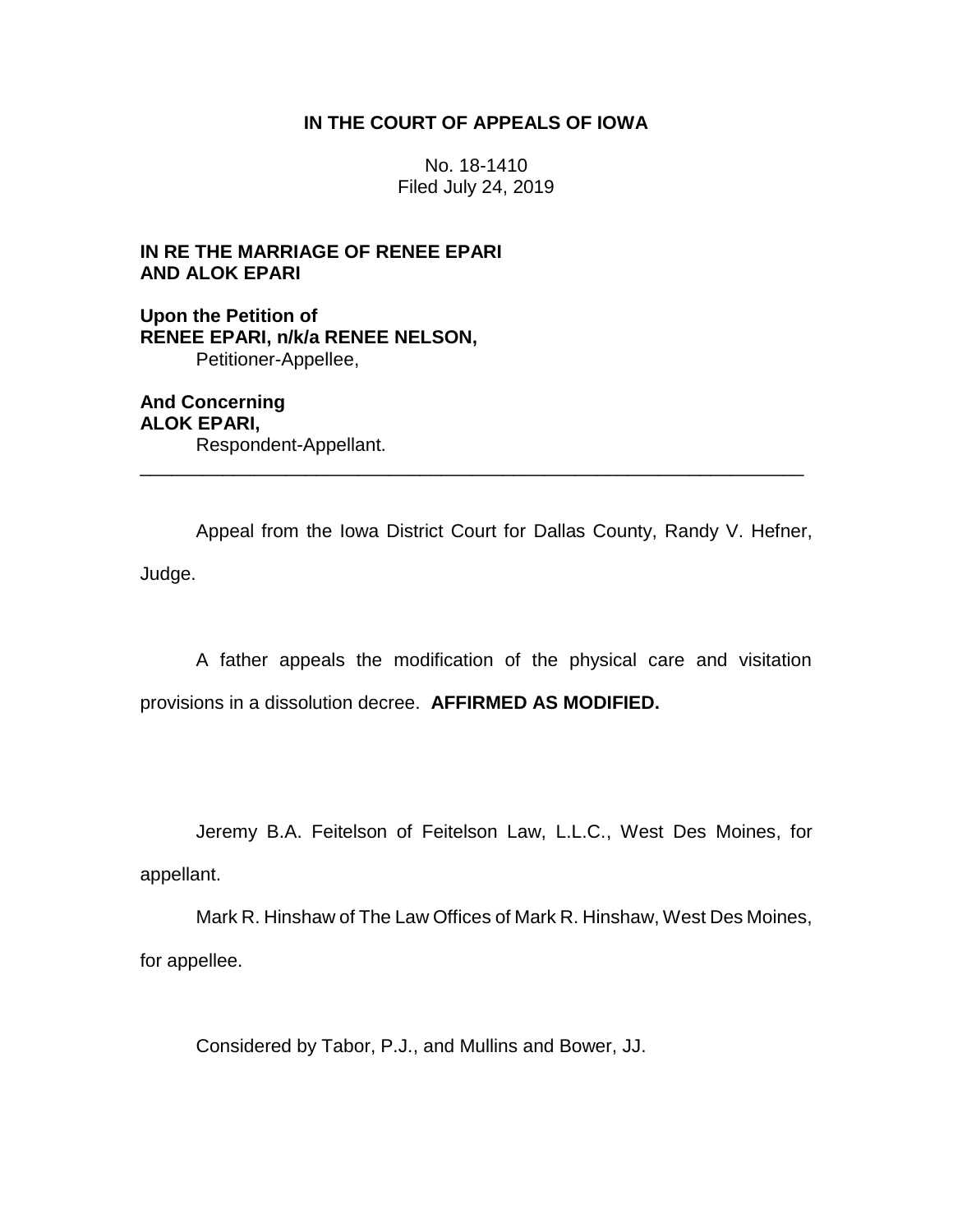**BOWER, Judge.**

Alok Epari appeals the district court's order modifying the physical care and visitation provisions of the decree dissolving his marriage with Renee Nelson, formerly Renee Epari. We affirm the district court ruling granting Renee physical care of the children, and affirm as modified the visitation schedule.

## **I. Background Facts & Proceedings**

Alok and Renee's marriage was dissolved in 2014. In a stipulation and agreement incorporated into the dissolution decree, the parties were granted joint legal custody and joint physical care of their two children, N.E. and P.E. The parties agreed Alok would pay Renee \$1500 per month in child support, which was above the guideline amount, and Renee waived spousal support and attorney fees.

Following the dissolution, the parents frequently fought via text messages and had a generally unhealthy relationship with each other. Alok contacted persons in Renee's life, sending pictures and making allegations of Renee's history with the aim of harming her familial relationships and destroying romantic relationships. In 2015, Renee filed a contempt action against Alok, alleging he violated the provisions of the decree relating to child care, communication with the children, and joint decision-making, and also alleging he had underpaid child support and shared expenses. Renee dismissed the application in January 2016.

In June 2016, Alok discovered financial problems with his company in India. Over three trips, he spent four of the next six months in India. He was again in India from early January 2017 until the end of June. At trial, he testified he will continue to need to travel to India for his business and stated he intends to travel in three-week increments to minimize lost visitation.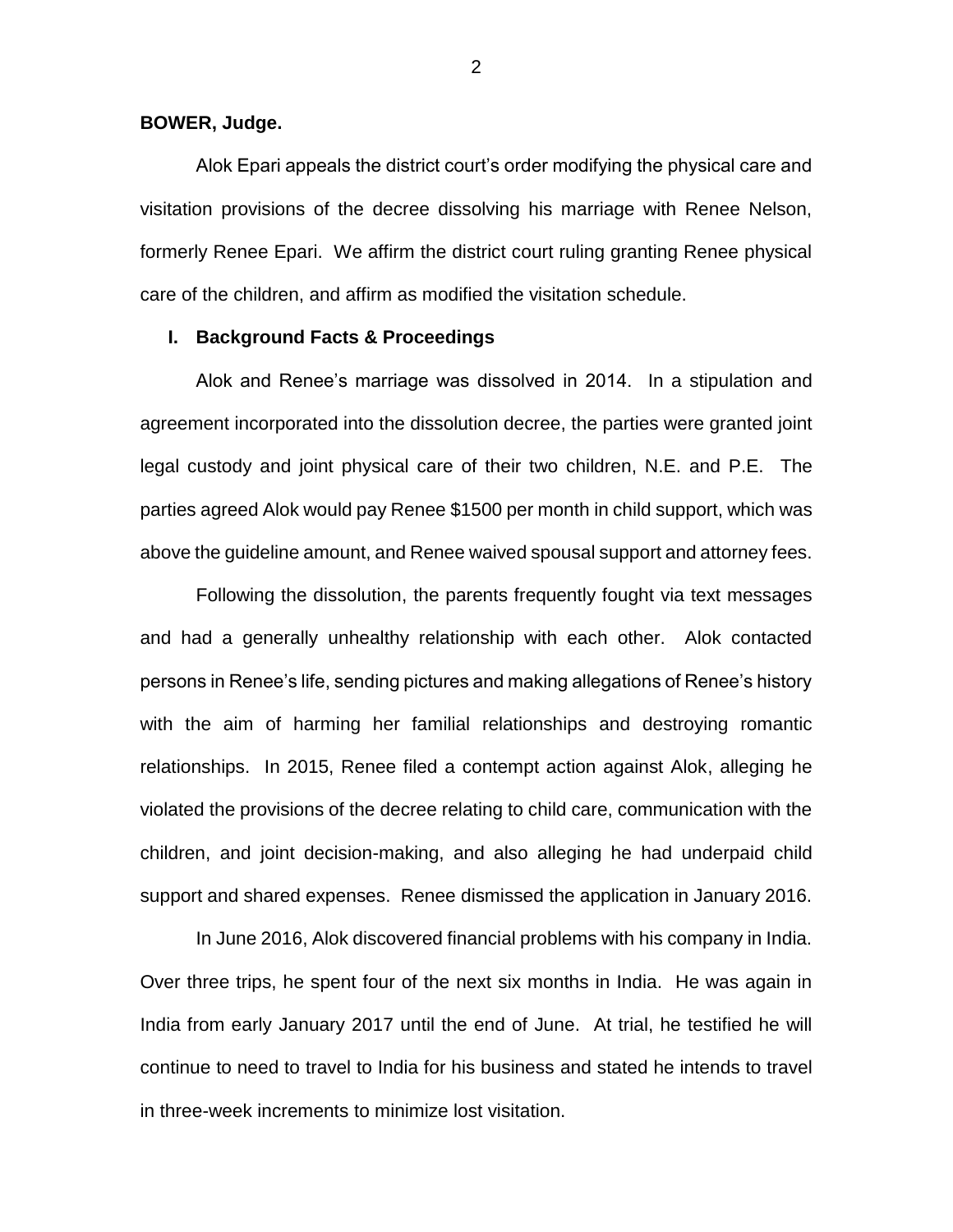On December 15, 2016, Renee filed a petition to modify the dissolution decree provisions relating to custody, physical care, and child support. On July 19, 2017, she filed an application for contempt alleging Alok willfully failed to pay child support, child-related expenses, and the property-settlement equalization payments.

Following a hearing on June 14, 2018, the district court modified the dissolution decree granting Renee physical care of the children and providing Alok liberal visitation rights. The court maintained joint legal custody, approved a visitation schedule, and modified the consent restrictions on out-of-country travel with the children. The court reduced Alok's child support obligation based on a lower earning capacity for Alok and a higher income level for Renee. The court dismissed Renee's contempt application as payments were made since the time of the application. Finally, the court ordered Alok to pay \$4000 of Renee's attorney fees.

Alok appeals, requesting the reinstatement of joint physical care. Alok also requests his visitation be changed as provided in the 2014 dissolution decree.

#### **II. Standard of Review**

An action to modify a dissolution decree is an equitable proceeding, so our review is de novo. Iowa R. App. P. 6.907; *In re Marriage of Brown*, 778 N.W.2d 47, 50 (Iowa Ct. App. 2009). We examine the record and adjudicate the rights of the parties anew. *In re Marriage of Williams*, 589 N.W.2d 759, 761 (Iowa Ct. App. 1998). Because the district court is in a unique position to hear the evidence, we defer to the district court's determinations of credibility. *In re Marriage of Brown*, 487 N.W.2d 331, 332 (Iowa 1992). While our review is de novo, the district court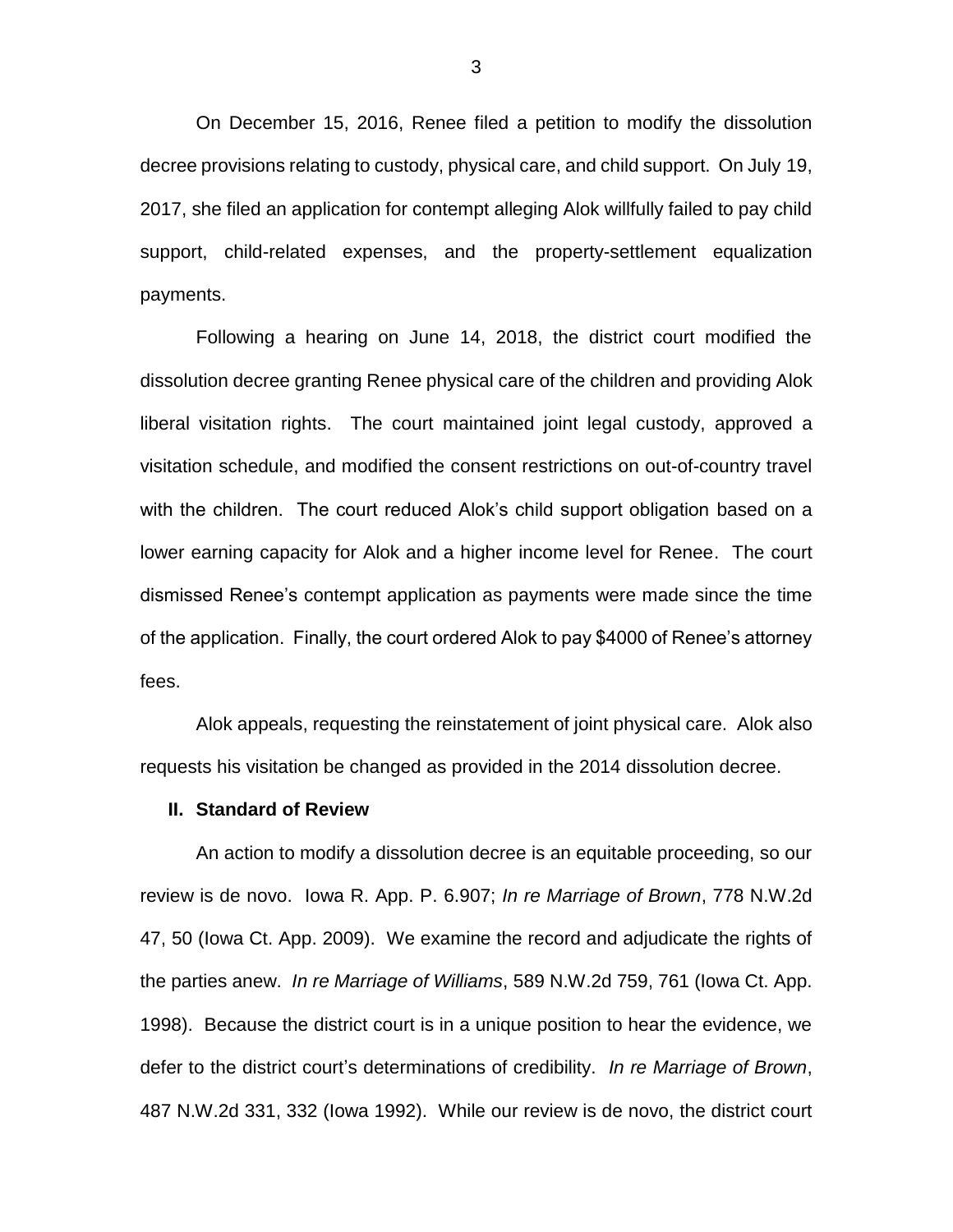is given latitude to make determinations, which we will disturb only if equity has not been done. *In re Marriage of Okland*, 699 N.W.2d 260, 263 (Iowa 2005).

## **III. Analysis**

**A. Physical Care.** "'Physical care' means the right and responsibility to maintain a home for the minor child and provide for the routine care of the child." Iowa Code § 598.1(7) (2016). Under a joint physical care arrangement, both parents have the rights and responsibilities of physical care and neither parent has physical care rights superior to the other parent. *Id.* § 598.1(4). When joint physical care is not warranted, the court chooses one parent to be the primary caretaker, who has the "sole right to make decisions concerning the child's routine care." *In re Marriage of Hynick*, 727 N.W.2d 575, 579 (Iowa 2007). "[T]he main distinction between joint physical care and primary physical care with liberal visitation rights is the joint decision making on routine matters required when parents share physical care." *Id.* at 580.

A former spouse seeking to modify a joint physical care arrangement must prove a substantial change in circumstances since the decree was entered justifying the modification. *In re Marriage of Harris*, 877 N.W.2d 434, 440 (Iowa 2016). We may consider modification when the shared physical care provisions "have not evolved as envisioned." *Id.* at 441. An "important factor to consider in determining whether joint physical care is in the child's best interest is the ability of the spouses to communicate and show mutual respect." *In re Marriage of Hansen*, 733 N.W.2d 683, 698 (Iowa 2007).

Of particular concern for the court in this case was Alok's need to spend significant periods of time out of the country for business. The court noted Renee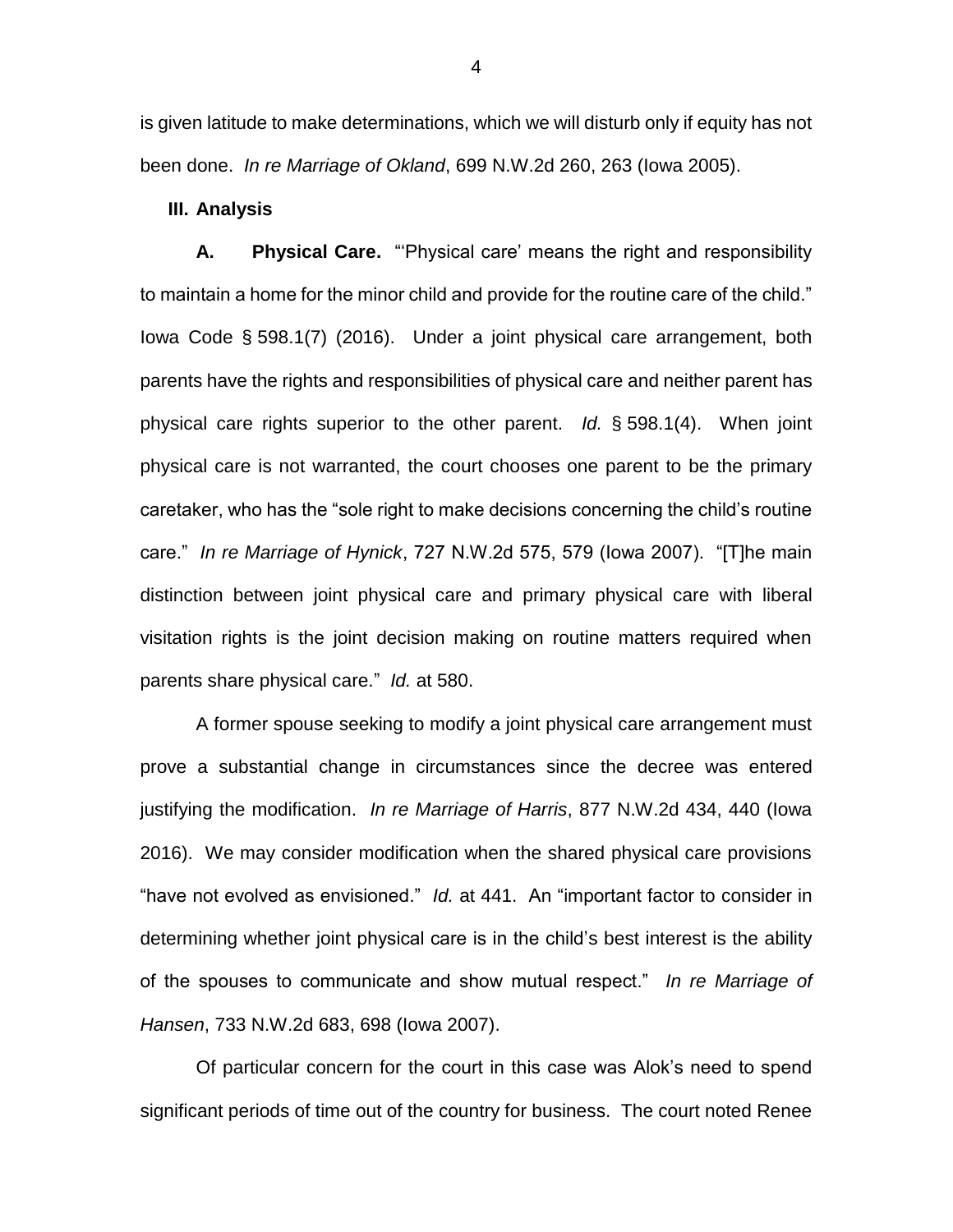had "assumed de facto the role of primary physical care parent." The shared decision-making on routine matters required under joint physical care arrangements is significantly impeded when one party is frequently absent and communication is difficult between the parents. *See Hynick*, 727 N.W.2d at 579 ("Joint physical care anticipates that parents will have equal, or roughly equal, residential time with the child."). We find Alok's substantial absence from summer 2016 to summer 2017 with necessary continuing travel constitutes a substantial change in circumstances since the entry of the decree.

Although the parents testified their communication had improved somewhat since the initial problems following the dissolution, continuing issues were apparent from their conflicting testimony. Considering Alok's continuing need to travel for extended periods to maintain his business and the history of acrimonious communications between the parents, a joint physical care arrangement is not in the best interests of the children. Renee is placed in a superior situation to provide a stable home and consistent, routine care for the children. We affirm the court's modification of the physical care provisions.

**B. Visitation.** After granting Renee physical care of the children, the court specified Alok was entitled to "reasonable and liberal visitation." The court found the visitation schedule Renee proposed was sufficient, but encouraged the parents to cooperate to provide additional time with the children. Alok seeks to reinstate the 2014 decree visitation schedule. Renee makes no argument or comment as to the modified visitation schedule, her arguments focused only on the joint physical care question.

5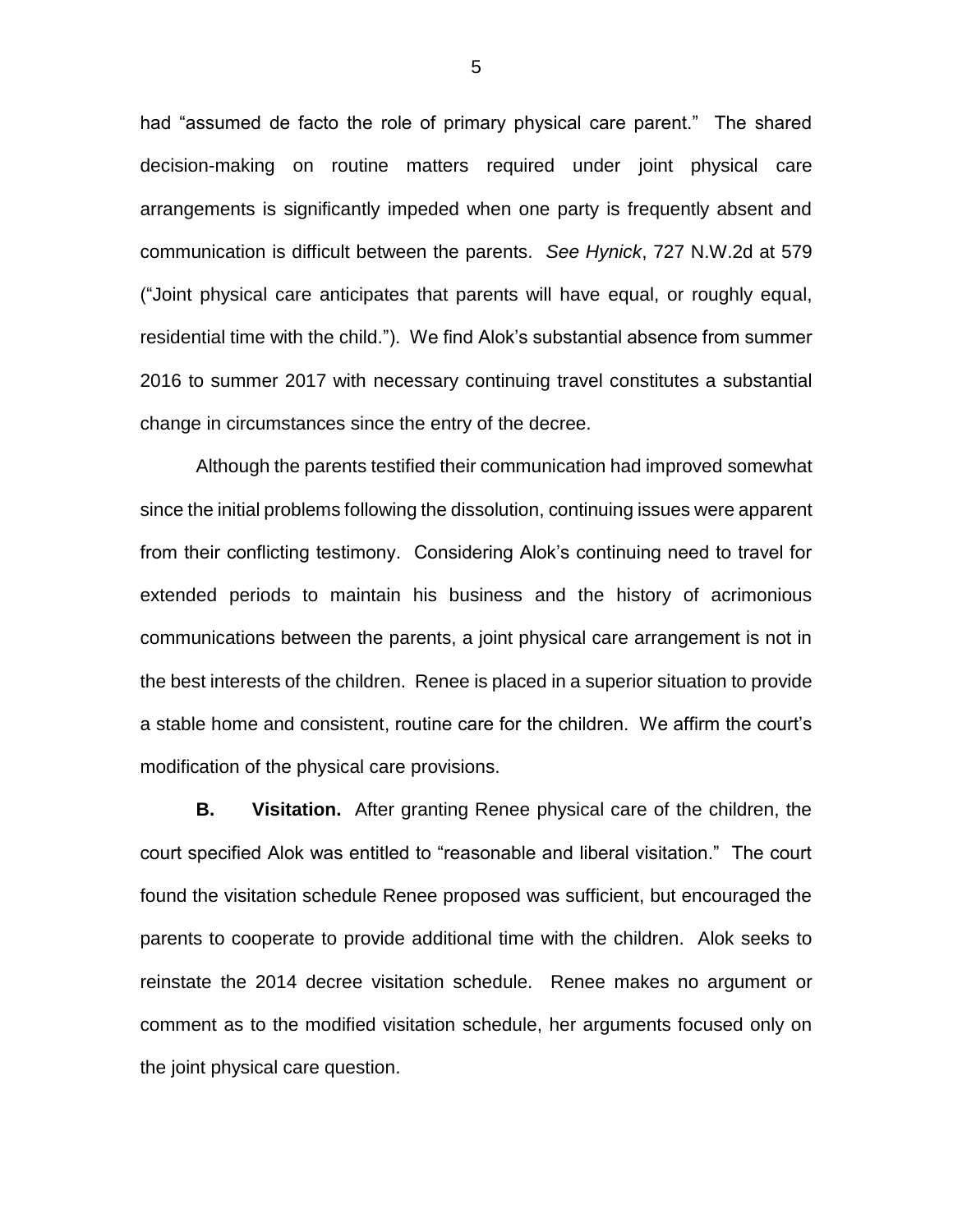The 2014 decree provided Alok visitation six days out of every fourteen days, with one five-day span over a weekend and one day the alternating week. When ruling at trial, the court specified Alok would have the children overnight every Thursday and alternating weekends, having them Thursday through Monday morning on his weekends—this ruling only shortened his visitation by one night per two-week period. The court's written ruling did not conform with the court's oral statement at the end of the trial, instead granting Alok four hours every Thursday from 3:00 to 7:00, and alternating weekends from Thursday at 3:00 until Sunday at 5:00—cutting Alok's visitation in half. The written ruling indicated it was meant to summarize "partial findings of fact and ruling pertaining to the child custody issues" as dictated at the close of evidence.

The change in circumstances caused by Alok's increased need to travel for work justified the change in physical care under the decree in order to allow Renee to make necessary routine decisions for the children. Immediately after listening to the parents' arguments, the court found the appropriate visitation schedule to maintain the children's relationship with their father to include overnights every Thursday and every other week "Thursday until Monday morning" and acknowledging that the older child's desires as to visitation might affect that schedule. We modify the visitation schedule to coincide with the court's decree from the bench. Otherwise, we find the original visitation schedule reasonable.

**C. Appellate Attorney Fees.** Renee requests an award of appellate attorney fees. An award of appellate attorney fees is not a matter of right, but rests within the court's discretion. *In re Marriage of Sullins*, 715 N.W.2d 242, 255 (Iowa 2006). We consider "the needs of the party seeking the award, the ability of the